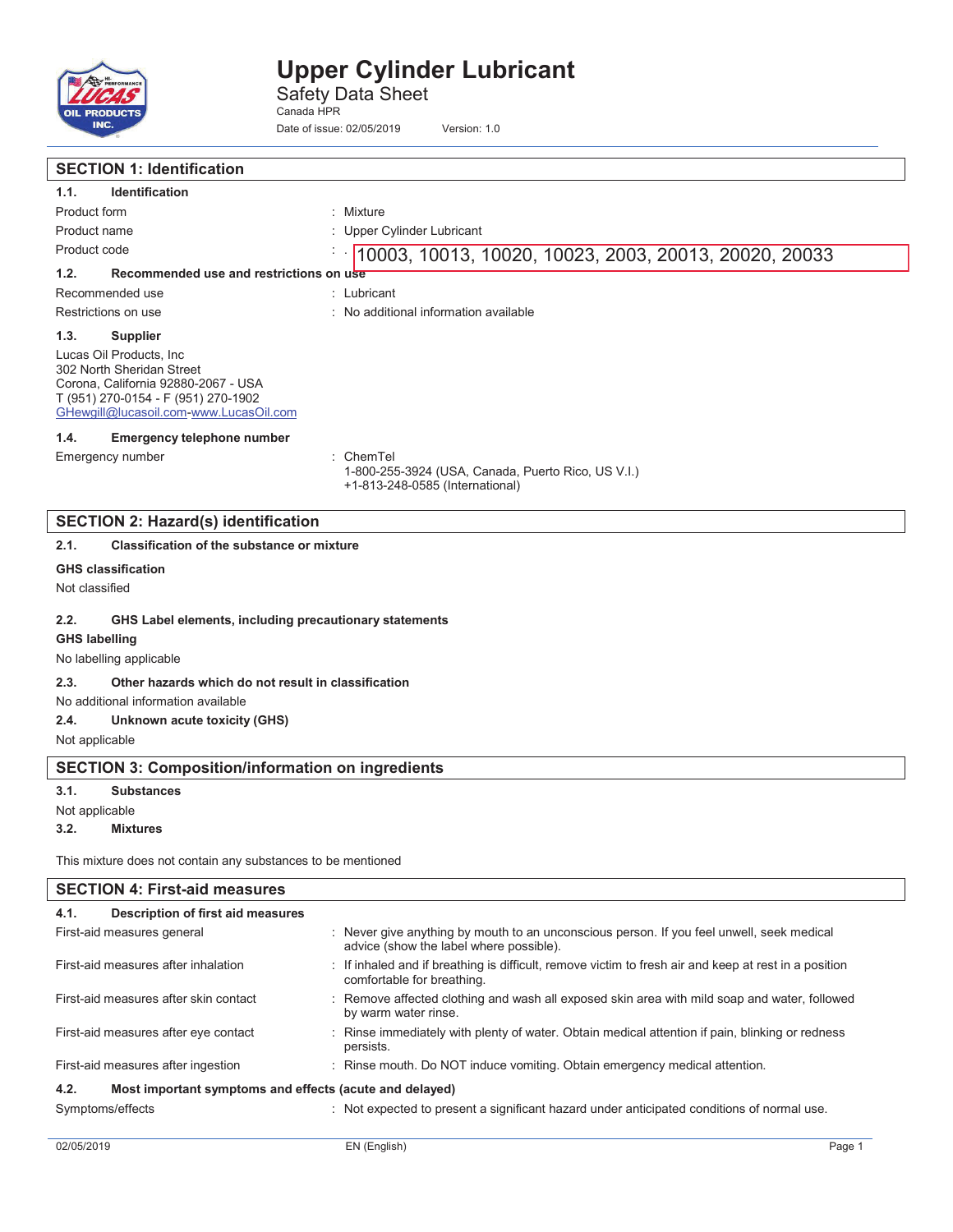Safety Data Sheet

Canada HPR

Symptoms/effects after skin contact : Repeated or prolonged skin contact may cause dermatitis and defatting.

## **4.3. Immediate medical attention and special treatment, if necessary**

Treat symptomatically.

| <b>SECTION 5: Fire-fighting measures</b>                               |                                                                                                                                                                                             |  |  |  |
|------------------------------------------------------------------------|---------------------------------------------------------------------------------------------------------------------------------------------------------------------------------------------|--|--|--|
| 5.1.                                                                   | Suitable (and unsuitable) extinguishing media                                                                                                                                               |  |  |  |
| Suitable extinguishing media                                           | : Foam. Dry powder. Carbon dioxide. Water spray. Sand.                                                                                                                                      |  |  |  |
| Unsuitable extinguishing media                                         | : Do not use a heavy water stream.                                                                                                                                                          |  |  |  |
| 5.2.<br>Specific hazards arising from the chemical                     |                                                                                                                                                                                             |  |  |  |
| Fire hazard                                                            | : Burning produces irritating, toxic and noxious fumes.                                                                                                                                     |  |  |  |
| Reactivity                                                             | : No dangerous reactions known.                                                                                                                                                             |  |  |  |
| 5.3.<br>Special protective equipment and precautions for fire-fighters |                                                                                                                                                                                             |  |  |  |
| Firefighting instructions                                              | : Use water spray or fog for cooling exposed containers. Exercise caution when fighting any<br>chemical fire. Prevent fire fighting water from entering the environment.                    |  |  |  |
| Protection during firefighting                                         | : Do not enter fire area without proper protective equipment, including respiratory protection.<br>Wear a self contained breathing apparatus. Wear fire/flame resistant/retardant clothing. |  |  |  |
| <b>SECTION 6: Accidental release measures</b>                          |                                                                                                                                                                                             |  |  |  |

| ULUTIUN U. AUUNGIKAI IGIGASG IIIGASULGS |                                                                                |                                                                                                                                                   |  |
|-----------------------------------------|--------------------------------------------------------------------------------|---------------------------------------------------------------------------------------------------------------------------------------------------|--|
| 6.1.                                    | Personal precautions, protective equipment and emergency procedures            |                                                                                                                                                   |  |
|                                         | General measures                                                               | : Avoid all eye and skin contact and do not breathe vapour and mist. Use personal protective<br>equipment as required.                            |  |
| 6.1.1.                                  | For non-emergency personnel                                                    |                                                                                                                                                   |  |
|                                         | Protective equipment                                                           | : Refer to section 8.2.                                                                                                                           |  |
|                                         | <b>Emergency procedures</b>                                                    | : Evacuate unnecessary personnel.                                                                                                                 |  |
| 6.1.2.                                  | For emergency responders                                                       |                                                                                                                                                   |  |
|                                         | Protective equipment                                                           | $\therefore$ Refer to section 8.2.                                                                                                                |  |
|                                         | <b>Emergency procedures</b>                                                    | : Ventilate area.                                                                                                                                 |  |
| 6.2.                                    | <b>Environmental precautions</b><br>Prevent entry to sewers and public waters. |                                                                                                                                                   |  |
| 6.3.                                    | Methods and material for containment and cleaning up                           |                                                                                                                                                   |  |
| For containment                         |                                                                                | : Contain any spills with dikes or absorbents to prevent migration and entry into sewers or<br>streams.                                           |  |
|                                         | Methods for cleaning up                                                        | : Soak up spills with inert solids, such as clay or diatomaceous earth as soon as possible. Collect<br>spillage. Store away from other materials. |  |
| 6.4.                                    | <b>Reference to other sections</b>                                             |                                                                                                                                                   |  |
|                                         | See Heading 8. Exposure controls and personal protection.                      |                                                                                                                                                   |  |
|                                         | <b>SECTION 7: Handling and storage</b>                                         |                                                                                                                                                   |  |

| Precautions for safe handling<br>7.1.                                |                                                                                                                                                                                                        |  |
|----------------------------------------------------------------------|--------------------------------------------------------------------------------------------------------------------------------------------------------------------------------------------------------|--|
| Precautions for safe handling                                        | : Wash hands and other exposed areas with mild soap and water before eating, drinking or<br>smoking and when leaving work. Provide good ventilation in process area to prevent formation<br>of vapour. |  |
| Hygiene measures                                                     | : Do not eat, drink or smoke when using this product.                                                                                                                                                  |  |
| Conditions for safe storage, including any incompatibilities<br>7.2. |                                                                                                                                                                                                        |  |
| Storage conditions                                                   | : Keep only in the original container in a cool well ventilated place.                                                                                                                                 |  |
| Incompatible products                                                | : Strong bases. Strong acids. Strong oxidizers.                                                                                                                                                        |  |
| Incompatible materials                                               |                                                                                                                                                                                                        |  |

## **SECTION 8: Exposure controls/personal protection**

## **8.1. Control parameters**

No additional information available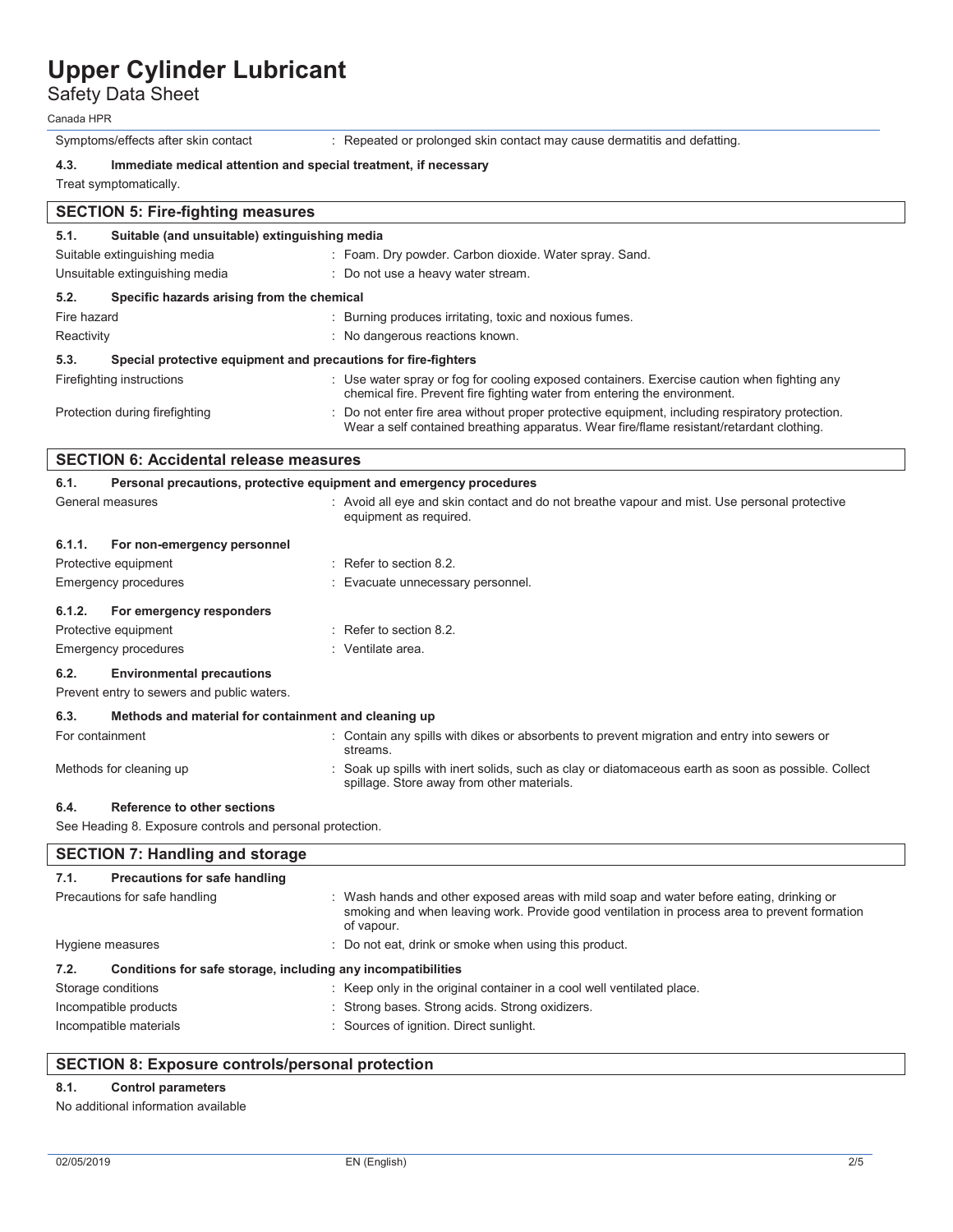Safety Data Sheet

Canada HPR

### **8.2. Appropriate engineering controls**

Appropriate engineering controls : Avoid creating mist or spray. Avoid splashing. Use only in well ventilated areas.

### **8.3. Individual protection measures/Personal protective equipment**

### **Personal protective equipment:**

Avoid all unnecessary exposure.

### **Hand protection:**

Use rubber gloves. nitrile rubber gloves

### **Eye protection:**

In case of splashing or aerosol production: protective goggles.

### **Respiratory protection:**

In case of inadequate ventilation wear respiratory protection. Approved organic vapour respirator

### **Other information:**

Do not eat, drink or smoke during use.

## **SECTION 9: Physical and chemical properties**

| Information on basic physical and chemical properties<br>9.1. |                                |
|---------------------------------------------------------------|--------------------------------|
| Physical state                                                | : Liquid                       |
| Colour                                                        | light yellow                   |
| Odour                                                         | petroleum                      |
| Odour threshold                                               | No data available              |
| рH                                                            | No data available              |
| Melting point                                                 | No data available              |
| Freezing point                                                | No data available              |
| Boiling point                                                 | No data available              |
| Flash point                                                   | No data available              |
| Relative evaporation rate (butylacetate=1)                    | No data available              |
| Flammability (solid, gas)                                     | Non flammable.                 |
| Vapour pressure                                               | No data available              |
| Relative vapour density at 20 °C                              | No data available              |
| Relative density                                              | 0.868                          |
| Solubility                                                    | No data available              |
| Log Pow                                                       | No data available              |
| Auto-ignition temperature                                     | No data available              |
| Decomposition temperature                                     | No data available              |
| Viscosity, kinematic                                          | 105 mm <sup>2</sup> /s @ 40 °C |
| Viscosity, dynamic                                            | No data available              |
| <b>Explosive limits</b>                                       | No data available              |
| <b>Explosive properties</b>                                   | No data available              |
| Oxidising properties                                          | No data available              |
|                                                               |                                |

### **9.2. Other information**

No additional information available

## **SECTION 10: Stability and reactivity**

## **10.1. Reactivity**

No dangerous reactions known.

### **10.2. Chemical stability**

Stable under normal conditions.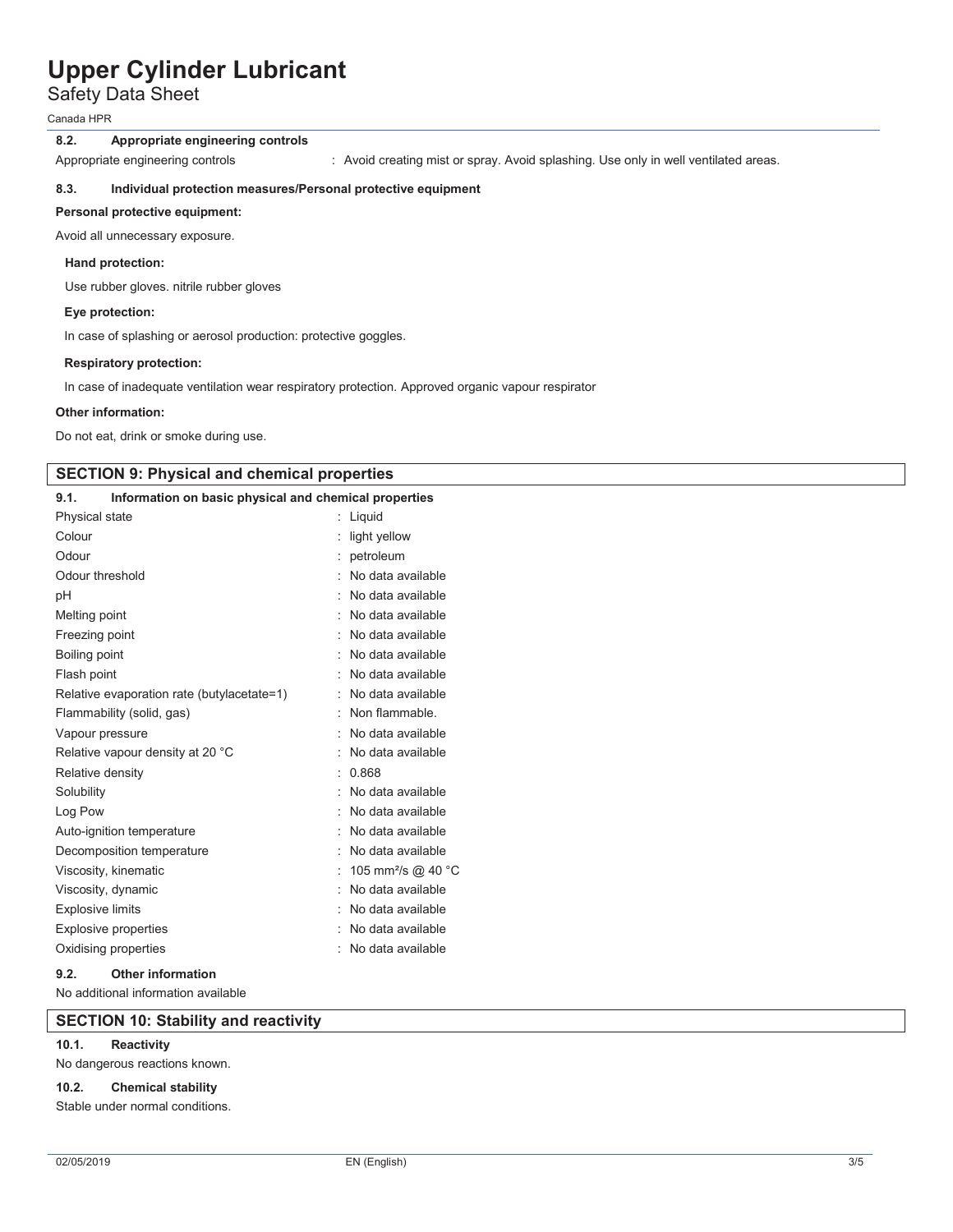## Safety Data Sheet

Canada HPR

### **10.3. Possibility of hazardous reactions**

Hazardous polymerization will not occur.

### **10.4. Conditions to avoid**

Direct sunlight. Extremely high or low temperatures.

### **10.5. Incompatible materials**

Strong acids. Strong bases. Strong oxidizers.

### **10.6. Hazardous decomposition products**

hydrocarbons. Carbon monoxide. Carbon dioxide.

## **SECTION 11: Toxicological information**

| Information on toxicological effects<br>11.1. |                                                                                            |
|-----------------------------------------------|--------------------------------------------------------------------------------------------|
| Acute toxicity (oral)                         | : Not classified                                                                           |
| Acute toxicity (dermal)                       | : Not classified                                                                           |
| Acute toxicity (inhalation)                   | : Not classified                                                                           |
| Skin corrosion/irritation                     | : Not classified                                                                           |
| Serious eye damage/irritation                 | : Not classified                                                                           |
| Respiratory or skin sensitisation             | : Not classified                                                                           |
| Germ cell mutagenicity                        | : Not classified                                                                           |
| Carcinogenicity                               | : Not classified                                                                           |
| Reproductive toxicity                         | : Not classified                                                                           |
| STOT-single exposure                          | : Not classified                                                                           |
| STOT-repeated exposure                        | : Not classified                                                                           |
| Aspiration hazard                             | : Not classified                                                                           |
| Viscosity, kinematic                          | : 105 mm <sup>2</sup> /s @ 40 °C                                                           |
| Likely routes of exposure                     | : Inhalation. Skin and eye contact.                                                        |
| Symptoms/effects                              | : Not expected to present a significant hazard under anticipated conditions of normal use. |
| Symptoms/effects after skin contact           | : Repeated or prolonged skin contact may cause dermatitis and defatting.                   |

## **SECTION 12: Ecological information**

## **12.1. Toxicity**

No additional information available

## **12.2. Persistence and degradability**

| Upper Cylinder Lubricant                  |                  |  |
|-------------------------------------------|------------------|--|
| Persistence and degradability             | Not established. |  |
| 12.3.<br><b>Bioaccumulative potential</b> |                  |  |
| Upper Cylinder Lubricant                  |                  |  |
| Bioaccumulative potential                 | Not established. |  |

## **12.4. Mobility in soil**

No additional information available

### **12.5. Other adverse effects**

Other information **COLOGY CONGERGY COLOGY** : Avoid release to the environment.

| <b>SECTION 13: Disposal considerations</b> |                                                                           |  |  |
|--------------------------------------------|---------------------------------------------------------------------------|--|--|
| 13.1.<br>Disposal methods                  |                                                                           |  |  |
| Sewage disposal recommendations            | : Do not dispose of waste into sewer.                                     |  |  |
| Waste disposal recommendations             | : Dispose in a safe manner in accordance with local/national regulations. |  |  |
| Ecology - waste materials                  | : Avoid release to the environment.                                       |  |  |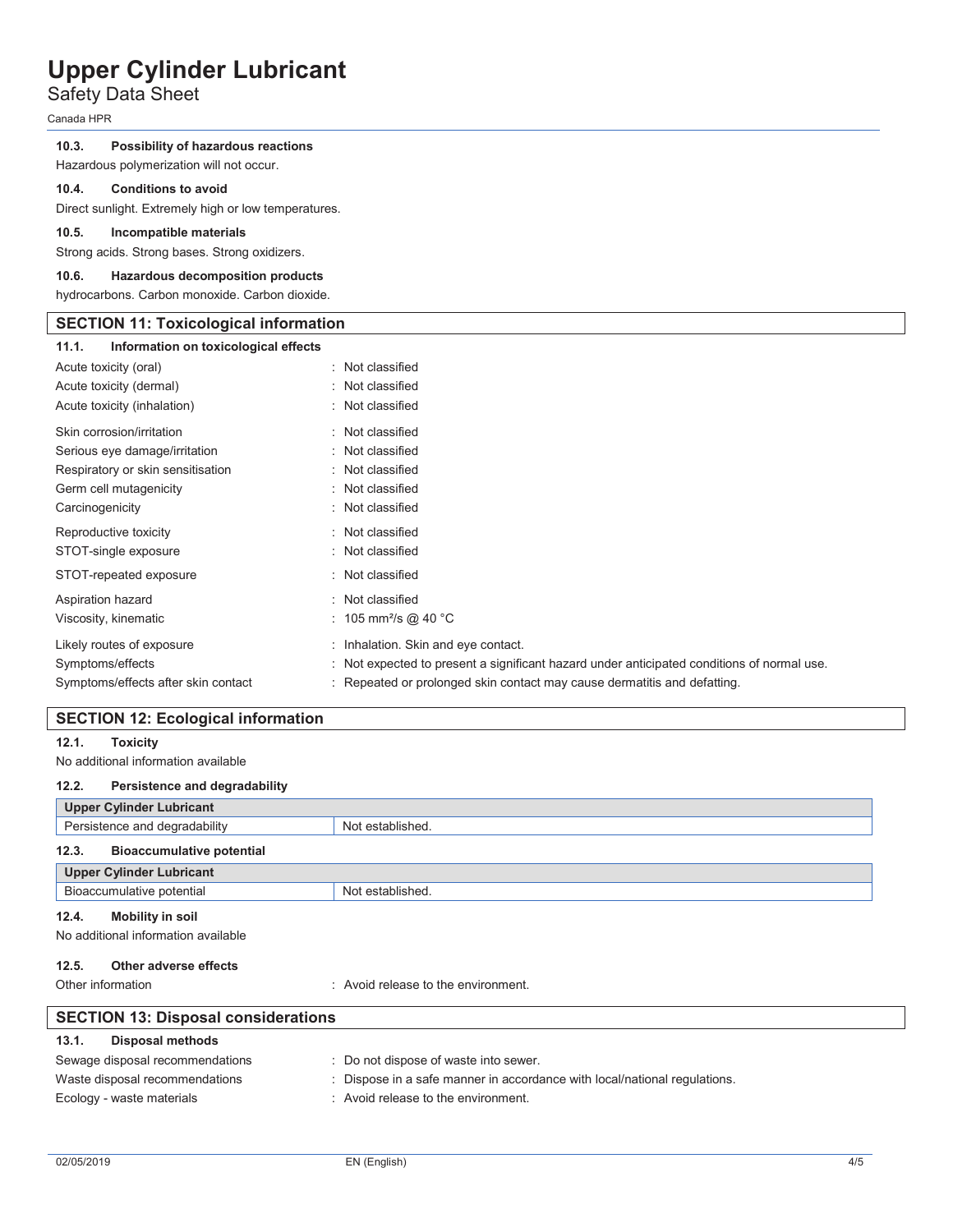## Safety Data Sheet

Canada HPR

## **SECTION 14: Transport information**

### **Transportation of Dangerous Goods**

Not regulated.

### **Transport by sea**

Not regulated.

### **Air transport**

Not regulated.

## **SECTION 15: Regulatory information**

#### **CANADA**

No additional information available

## **SECTION 16: Other information**

Data sources The Superson Conference of Government Industrial Hygienists). European Chemicals Agency (ECHA) C&L Inventory database. Accessed at http://echa.europa.eu/web/guest/information-on-chemicals/cl-inventory-database. Krister Forsberg and S.Z. Mansdorf, "Quick Selection Guide to Chemical Protective Clothing", Fifth Edition. National Fire Protection Association. Fire Protection Guide to Hazardous Materials; 10th edition. OSHA 29CFR 1910.1200 Hazard Communication Standard. REGULATION (EC) No 1272/2008 OF THE EUROPEAN PARLIAMENT AND OF THE COUNCIL of 16 December 2008 on classification, labelling and packaging of substances and mixtures, amending and repealing Directives 67/548/EEC and 1999/45/EC, and amending Regulation (EC) No 1907/2006.

Other information in the set of the set of the set of the set of the set of the set of the set of the set of the set of the set of the set of the set of the set of the set of the set of the set of the set of the set of the

#### Abbreviations and acronyms:

|                    | ATE: Acute Toxicity Estimate                                                                |
|--------------------|---------------------------------------------------------------------------------------------|
|                    | CAS (Chemical Abstracts Service) number                                                     |
|                    | CLP: Classification, Labelling, Packaging.                                                  |
|                    | EC50: Environmental Concentration associated with a response by 50% of the test population. |
|                    | GHS: Globally Harmonized System (of Classification and Labeling of Chemicals).              |
|                    | LD50: Lethal Dose for 50% of the test population                                            |
|                    | STEL: Short Term Exposure Limits                                                            |
|                    | TWA: Time Weighted Average                                                                  |
| NFPA health hazard | : 1 - Materials that, under emergency conditions, can cause<br>significant irritation.      |
| NFPA fire hazard   | : 1 - Materials that must be preheated before ignition can<br>occur.<br>0                   |
| NFPA reactivity    | : 0 - Normally stable, even under fire exposure conditions,<br>and not reactive with water. |

|  |  | <b>SDS Prepared by</b> |  |
|--|--|------------------------|--|
|--|--|------------------------|--|

**y:** The Redstone Group 6077 Frantz Rd. Suite 206 Dublin, Ohio, USA 43016 614.923.7472 www.redstonegrp.com

*This information is based on our current knowledge and is intended to describe the product for the purposes of health, safety and environmental requirements only. It should not therefore be construed as guaranteeing any specific property of the product*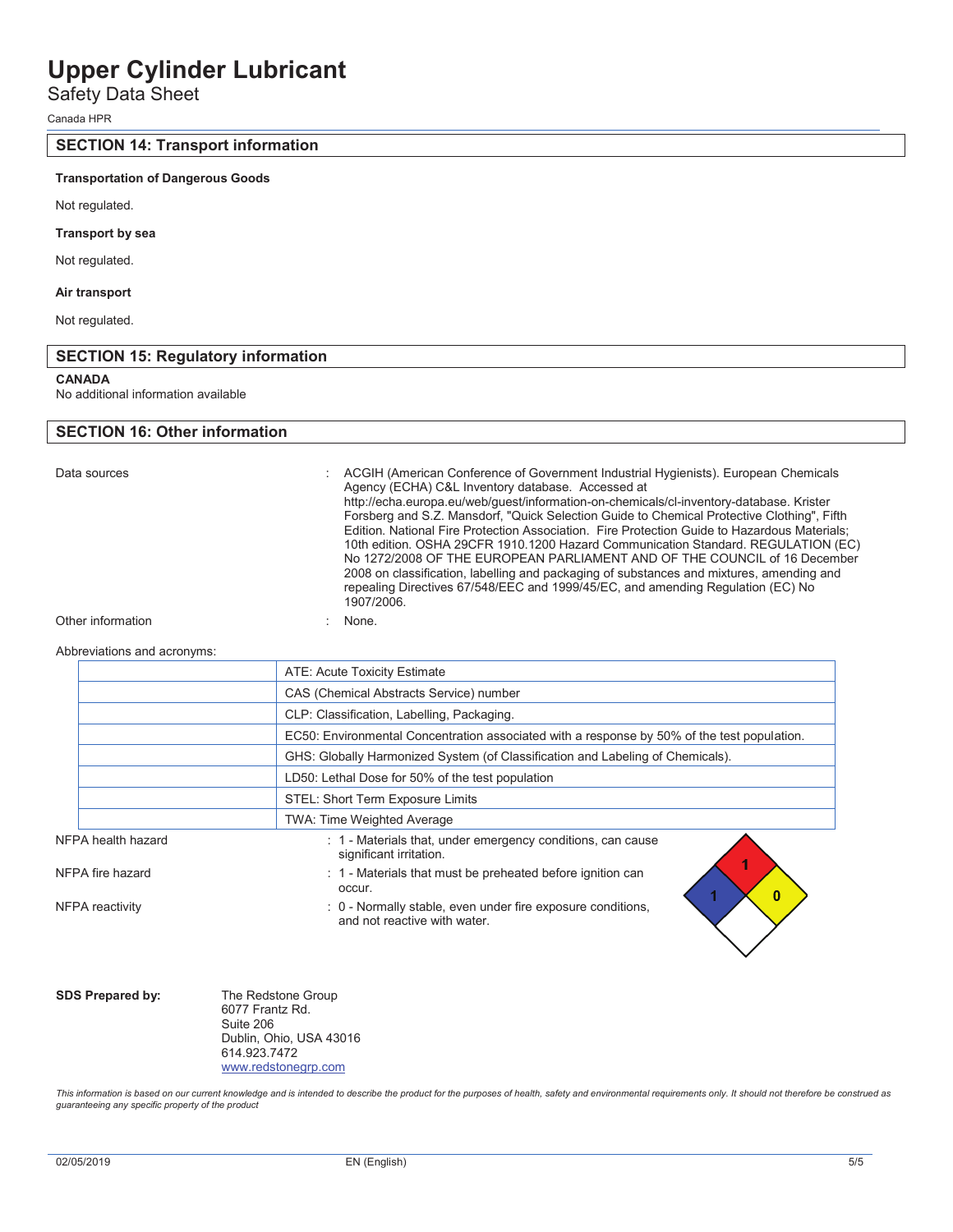

Fiche de données de sécurité Canada HPR

Date d'émission: 02/05/2019 Version: 1.0

| <b>RUBRIQUE 1: Identification</b>                                                                                                                                             |                                                                                                      |  |  |
|-------------------------------------------------------------------------------------------------------------------------------------------------------------------------------|------------------------------------------------------------------------------------------------------|--|--|
| Identification<br>1.1.                                                                                                                                                        |                                                                                                      |  |  |
| Forme du produit                                                                                                                                                              | : Mélange                                                                                            |  |  |
| Nom du produit                                                                                                                                                                | Upper Cylinder Lubricant                                                                             |  |  |
| Code produit                                                                                                                                                                  | 10003, 10013, 10020, 10023, 2003, 20013, 20020, 20033<br>÷.                                          |  |  |
| 1.2.<br>Utilisation recommandée et limitations d'utilisation                                                                                                                  |                                                                                                      |  |  |
| Utilisation recommandée                                                                                                                                                       | : Lubrifiant                                                                                         |  |  |
| Restrictions d'emploi                                                                                                                                                         | : Pas d'informations complémentaires disponibles                                                     |  |  |
| 1.3.<br><b>Fournisseur</b>                                                                                                                                                    |                                                                                                      |  |  |
| Lucas Oil Products, Inc.<br>302 North Sheridan Street<br>Corona, California 92880-2067 - USA<br>T (951) 270-0154 - F (951) 270-1902<br>GHewgill@lucasoil.com-www.LucasOil.com |                                                                                                      |  |  |
| Numéro d'appel d'urgence<br>1.4.                                                                                                                                              |                                                                                                      |  |  |
| Numéro d'urgence                                                                                                                                                              | $:$ ChemTel<br>1-800-255-3924 (USA, Canada, Puerto Rico, US V.I.)<br>+1-813-248-0585 (International) |  |  |
| <b>RUBRIQUE 2: Identification des dangers</b>                                                                                                                                 |                                                                                                      |  |  |
| 2.1.<br>Classification de la substance ou du mélange                                                                                                                          |                                                                                                      |  |  |
| <b>Classification GHS</b>                                                                                                                                                     |                                                                                                      |  |  |
| Non classé                                                                                                                                                                    |                                                                                                      |  |  |

## **2.2. Éléments d'étiquetage SGH, y compris conseils de prudence**

**Étiquettage GHS** 

## Étiquetage non applicable

## **2.3. Autres dangers non classés**

Pas d'informations complémentaires disponibles

## **2.4. Toxicité aiguë inconnue (GHS)**

Non applicable

## **RUBRIQUE 3: Composition/informations sur les composants**

**3.1. Substances** 

Non applicable

### **3.2. Mélanges**

Ce mélange ne contient aucune substance à mentionner

| <b>RUBRIQUE 4: Premiers secours</b>         |                                                   |                                                                                                                                                                                  |        |  |
|---------------------------------------------|---------------------------------------------------|----------------------------------------------------------------------------------------------------------------------------------------------------------------------------------|--------|--|
| 4.1.                                        | Description des premiers secours                  |                                                                                                                                                                                  |        |  |
|                                             | Premiers soins général                            | : Ne jamais administrer quelque chose par la bouche à une personne inconsciente. En cas de<br>malaise consulter un médecin (si possible lui montrer l'étiquette).                |        |  |
| Premiers soins après inhalation             |                                                   | : EN CAS D'INHALATION: s'il y a difficulté à respirer, transporter la victime à l'extérieur et la<br>maintenir au repos dans une position où elle peut confortablement respirer. |        |  |
| Premiers soins après contact avec la peau   |                                                   | : Oter les vêtements touchés et laver les parties exposées de la peau au moyen d'un savon<br>doux et d'eau, puis rincer à l'eau chaude.                                          |        |  |
| Premiers soins après contact oculaire       |                                                   | : Rincer immédiatement et abondamment à l'eau. Consulter un médecin si la douleur ou la<br>rougeur persistent.                                                                   |        |  |
| Premiers soins après ingestion              |                                                   | : Rincer la bouche. NE PAS faire vomir. Consulter d'urgence un médecin.                                                                                                          |        |  |
| 4.2.                                        | Principaux symptômes et effets, aigus et différés |                                                                                                                                                                                  |        |  |
| Symptômes/effets                            |                                                   | : Non considéré comme dangereux dans des conditions normales d'utilisation.                                                                                                      |        |  |
| Symptômes/effets après contact avec la peau |                                                   | : Le contact répété ou prolongé avec la peau peut provoquer dermatite et dessèchement.                                                                                           |        |  |
| 02/06/2019                                  |                                                   | FR (français)                                                                                                                                                                    | Page 1 |  |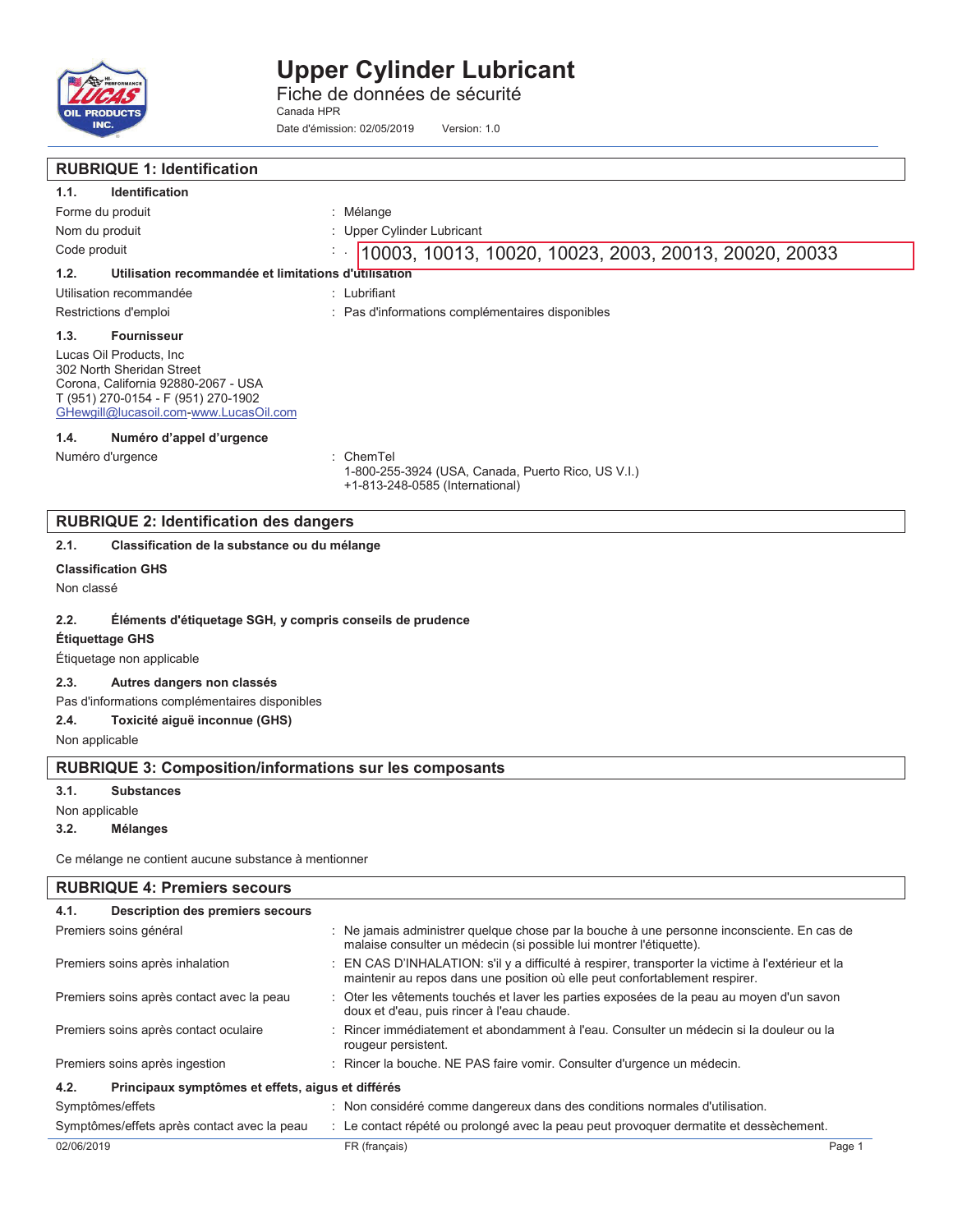## Fiche de données de sécurité

| Canada HPR                                                                                                                     |                                                                                                                                                                                                                                                        |  |  |
|--------------------------------------------------------------------------------------------------------------------------------|--------------------------------------------------------------------------------------------------------------------------------------------------------------------------------------------------------------------------------------------------------|--|--|
| 4.3.<br>Indication des éventuels soins médicaux immédiats et traitements particuliers nécessaires<br>Traitement symptomatique. |                                                                                                                                                                                                                                                        |  |  |
| <b>RUBRIQUE 5: Mesures de lutte contre l'incendie</b>                                                                          |                                                                                                                                                                                                                                                        |  |  |
| 5.1.<br>Moyens d'extinctions appropriés (et non appropriés)                                                                    |                                                                                                                                                                                                                                                        |  |  |
| Moyens d'extinction appropriés                                                                                                 | : Mousse. Poudre sèche. Dioxyde de carbone. Eau pulvérisée. Sable.                                                                                                                                                                                     |  |  |
| Agents d'extinction non appropriés                                                                                             | : Ne pas utiliser un fort courant d'eau.                                                                                                                                                                                                               |  |  |
| 5.2.<br>Dangers spécifiques dus au produit chimique                                                                            |                                                                                                                                                                                                                                                        |  |  |
| Danger d'incendie                                                                                                              | : La combustion produit des fumées irritantes, toxiques et nocives.                                                                                                                                                                                    |  |  |
| 5.3.<br>Équipements de protection spéciaux et précautions pour les pompiers                                                    |                                                                                                                                                                                                                                                        |  |  |
| Instructions de lutte contre l'incendie                                                                                        | : Refroidir les conteneurs exposés par pulvérisation ou brouillard d'eau. Soyez prudent lors du<br>combat de tout incendie de produits chimiques. Eviter que les eaux usées de lutte contre<br>l'incendie contaminent l'environnement.                 |  |  |
| Protection en cas d'incendie                                                                                                   | : Ne pas pénétrer dans la zone de feu sans équipement de protection, y compris une protection<br>respiratoire. Porter un appareil respiratoire autonome. Porter des vêtements résistant au<br>feu/aux flammes/ignifuges.                               |  |  |
| RUBRIQUE 6: Mesures à prendre en cas de dispersion accidentelle                                                                |                                                                                                                                                                                                                                                        |  |  |
| 6.1.                                                                                                                           | Précautions individuelles, équipement de protection et procédures d'urgence                                                                                                                                                                            |  |  |
| Mesures générales                                                                                                              | : Éviter tout contact avec les yeux et la peau et ne pas respirer les vapeurs et brouillards. Utiliser<br>l'équipement de protection individuel requis.                                                                                                |  |  |
| 6.1.1.<br>Pour les non-secouristes                                                                                             |                                                                                                                                                                                                                                                        |  |  |
| Equipement de protection                                                                                                       | : Reportez-vous à la section 8.2.                                                                                                                                                                                                                      |  |  |
| Procédures d'urgence                                                                                                           | : Eloigner le personnel superflu.                                                                                                                                                                                                                      |  |  |
| 6.1.2.<br><b>Pour les secouristes</b>                                                                                          |                                                                                                                                                                                                                                                        |  |  |
| Equipement de protection                                                                                                       | : Reportez-vous à la section 8.2.                                                                                                                                                                                                                      |  |  |
| Procédures d'urgence                                                                                                           | : Aérer la zone.                                                                                                                                                                                                                                       |  |  |
| 6.2.<br>Précautions pour la protection de l'environnement<br>Eviter la pénétration dans les égouts et les eaux potables.       |                                                                                                                                                                                                                                                        |  |  |
| 6.3.<br>Méthodes et matériel de confinement et de nettoyage                                                                    |                                                                                                                                                                                                                                                        |  |  |
| Pour la rétention                                                                                                              | : Contenir la matière déversée en l'endiguant ou à l'aide de matières absorbantes de façon à<br>empêcher l'écoulement dans les égouts ou les cours d'eau.                                                                                              |  |  |
| Procédés de nettoyage                                                                                                          | : Absorber le produit répandu aussi vite que possible au moyen de solides inertes tels que<br>l'argile ou la terre de diatomées. Recueillir le produit répandu. Stocker à l'écart des autres<br>matières.                                              |  |  |
| 6.4.<br>Référence à d'autres rubriques                                                                                         |                                                                                                                                                                                                                                                        |  |  |
| Voir Rubrique 8. Contrôle de l'exposition/protection individuelle.                                                             |                                                                                                                                                                                                                                                        |  |  |
| <b>RUBRIQUE 7: Manipulation et stockage</b>                                                                                    |                                                                                                                                                                                                                                                        |  |  |
| 7.1.<br>Précautions à prendre pour une manipulation sans danger                                                                |                                                                                                                                                                                                                                                        |  |  |
| Précautions à prendre pour une manipulation<br>sans danger                                                                     | : Se laver les mains et toute autre zone exposée avec un savon doux et de l'eau, avant de<br>manger, de boire, de fumer, et avant de quitter le travail. Assurer une bonne ventilation de la<br>zone de travail afin d'éviter la formation de vapeurs. |  |  |

| Mesures d'hygiène | : Ne pas manger, boire ou fumer en manipulant ce produit. |
|-------------------|-----------------------------------------------------------|
|                   |                                                           |

## **7.2. Conditions d'un stockage sûr, y compris d'éventuelles incompatibilités**

| Conditions de stockage | : Conserver uniquement dans le récipient d'origine dans un endroit frais et bien ventilé. |
|------------------------|-------------------------------------------------------------------------------------------|
| Produits incompatibles | Bases fortes. Acides forts. Oxydants forts.                                               |
| Matières incompatibles | : Sources d'inflammation. Rayons directs du soleil.                                       |

## **RUBRIQUE 8: Contrôles de l'exposition/protection individuelle**

## **8.1. Paramètres de contrôle**

Pas d'informations complémentaires disponibles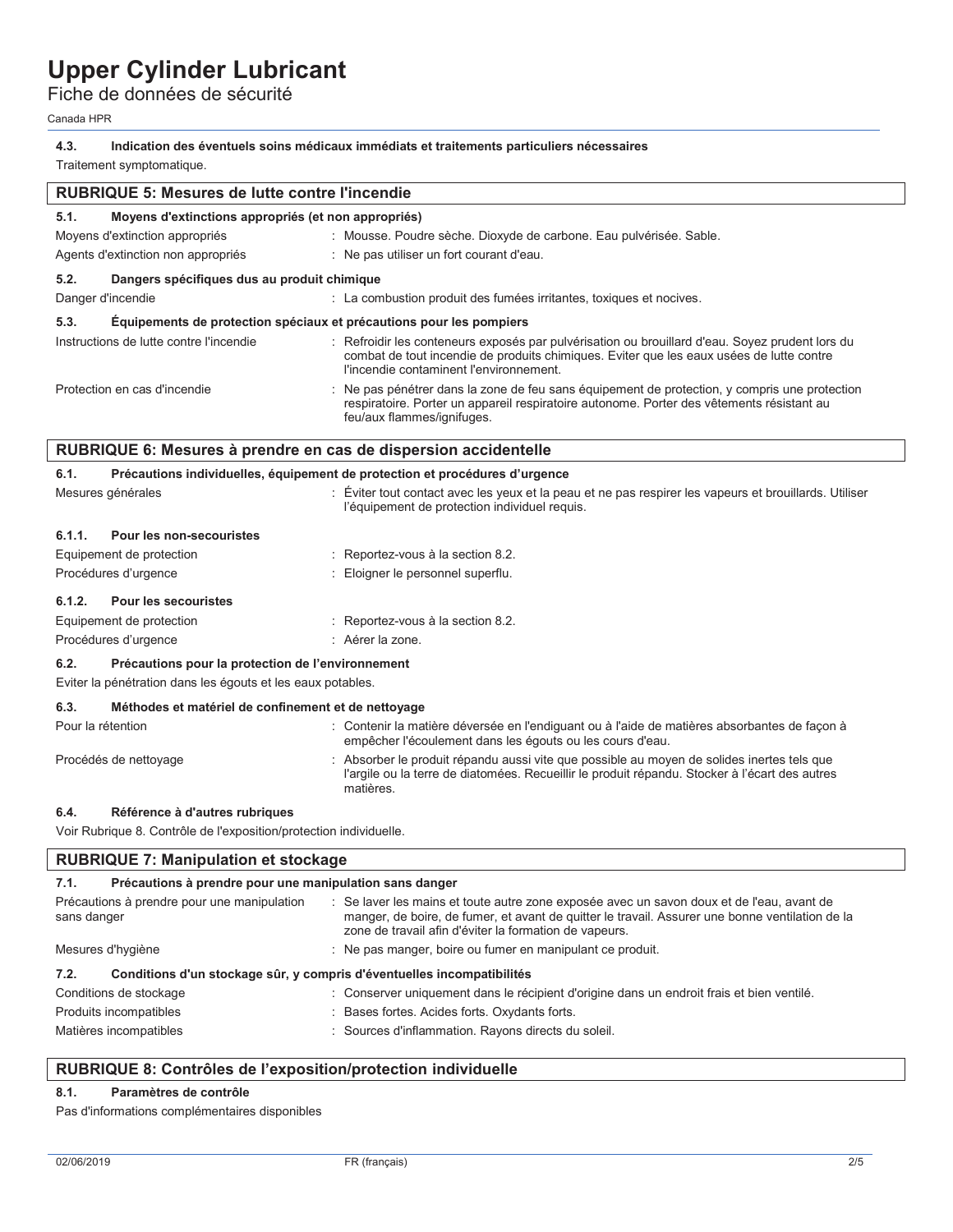Fiche de données de sécurité

Canada HPR

## **8.2. Contrôles techniques appropriés**

Contrôles techniques appropriés : Éviter de créer des brouillards ou d'aérosols. Éviter les éclaboussures. N'utiliser que dans des endroits bien ventilés.

## **8.3. Mesures de protection individuelle/Équipement de protection individuelle**

## **Equipement de protection individuelle:**

Eviter toute exposition inutile.

### **Protection des mains:**

Utilisez des gants en caoutchouc. gants en caoutchouc nitrile

### **Protection oculaire:**

En cas d'éclaboussures ou des aérosols: des lunettes de protection.

### **Protection des voies respiratoires:**

Lorsque la ventilation du local est insuffisante, porter un équipement de protection respiratoire. Respirateur anti-vapeurs organiques agréé.

### **Autres informations:**

Ne pas manger, ne pas boire et ne pas fumer pendant l'utilisation.

## **RUBRIQUE 9: Propriétés physiques et chimiques**

| Informations sur les propriétés physiques et chimiques essentielles<br>9.1. |                                |
|-----------------------------------------------------------------------------|--------------------------------|
| État physique                                                               | Liquide                        |
| Couleur                                                                     | jaune clair                    |
| Odeur                                                                       | pétrole                        |
| Seuil olfactif                                                              | Aucune donnée disponible       |
| рH                                                                          | Aucune donnée disponible       |
| Point de fusion                                                             | Aucune donnée disponible       |
| Point de congélation                                                        | Aucune donnée disponible       |
| Point d'ébullition                                                          | Aucune donnée disponible       |
| Point d'éclair                                                              | Aucune donnée disponible       |
| Vitesse d'évaporation relative (acétate de<br>butyle=1)                     | Aucune donnée disponible       |
| Inflammabilité (solide, gaz)                                                | Ininflammable                  |
| Pression de vapeur                                                          | Aucune donnée disponible       |
| Densité relative de vapeur à 20 °C                                          | Aucune donnée disponible       |
| Densité relative                                                            | 0.868                          |
| Solubilité                                                                  | Aucune donnée disponible       |
| Log Pow                                                                     | Aucune donnée disponible       |
| Température d'auto-inflammation                                             | Aucune donnée disponible       |
| Température de décomposition                                                | Aucune donnée disponible       |
| Viscosité, cinématique                                                      | 105 mm <sup>2</sup> /s @ 40 °C |
| Viscosité, dynamique                                                        | Aucune donnée disponible       |
| Limites explosives                                                          | Aucune donnée disponible       |
| Propriétés explosives                                                       | Aucune donnée disponible       |
| Propriétés comburantes                                                      | : Aucune donnée disponible     |

### **9.2. Autres informations**

Pas d'informations complémentaires disponibles

## **RUBRIQUE 10: Stabilité et réactivité**

## **10.1. Réactivité**

Aucune réaction dangereuse connue.

#### **10.2. Stabilité chimique**

Stable dans les conditions normales.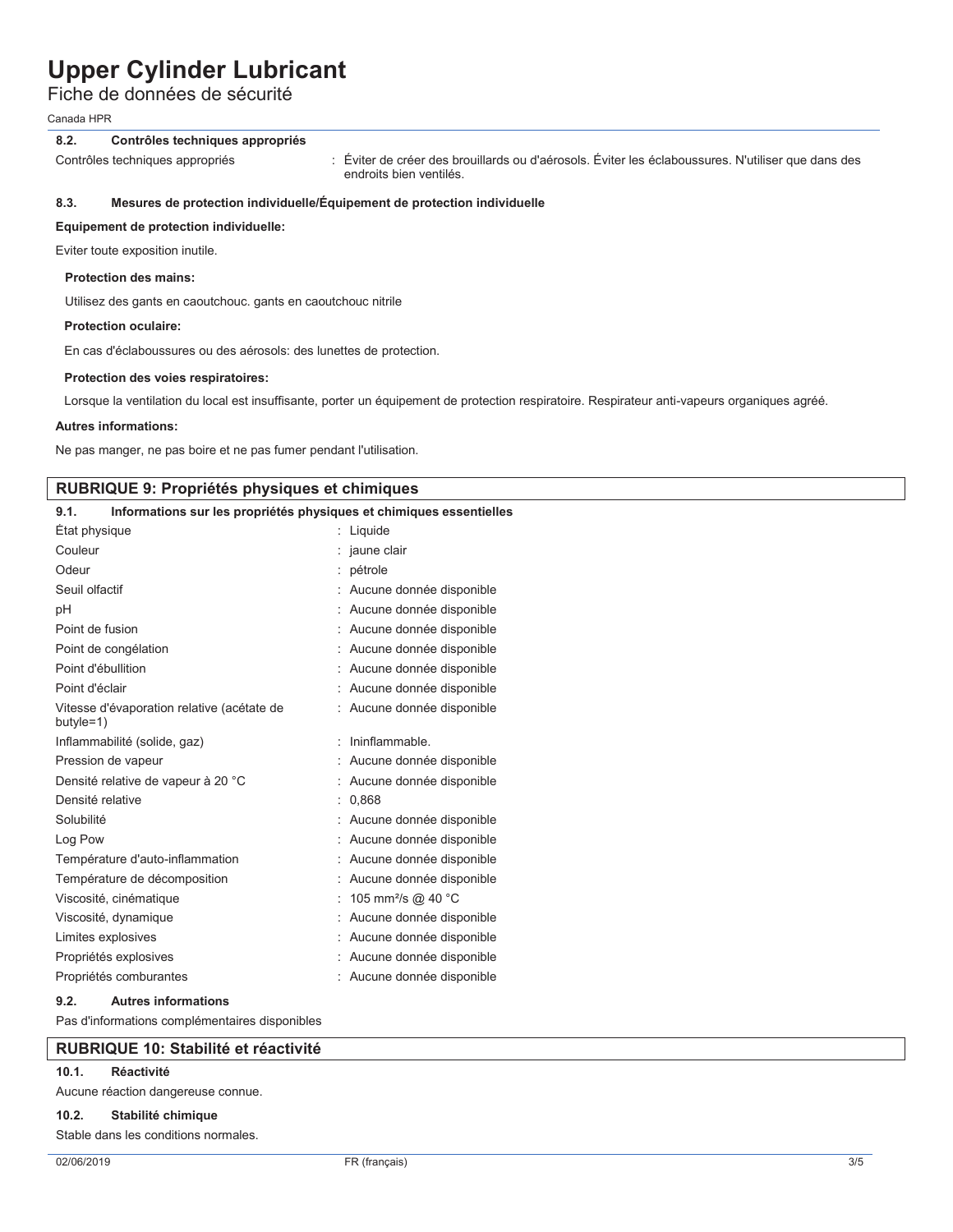## Fiche de données de sécurité

Canada HPR

### **10.3. Possibilité de réactions dangereuses**

Polymérisation dangereuse ne se produira pas.

### **10.4. Conditions à éviter**

Rayons directs du soleil. Températures extrêmement élevées ou extrêmement basses.

#### **10.5. Matières incompatibles**

Acides forts. Bases fortes. Oxydants forts.

### **10.6. Produits de décomposition dangereux**

hydrocarbures. Monoxyde de carbone. Dioxyde de carbone.

## **RUBRIQUE 11: Informations toxicologiques**

| 11.1.<br>Informations sur les effets toxicologiques                                   |                                                                                        |
|---------------------------------------------------------------------------------------|----------------------------------------------------------------------------------------|
| Toxicité aiguë (orale)                                                                | : Non classé                                                                           |
| Toxicité aiguë (cutanée)                                                              | : Non classé                                                                           |
| Toxicité aiguë (inhalation)                                                           | : Non classé                                                                           |
| Corrosion cutanée/irritation cutanée                                                  | : Non classé                                                                           |
| Lésions oculaires graves/irritation oculaire                                          | : Non classé                                                                           |
| Sensibilisation respiratoire ou cutanée                                               | : Non classé                                                                           |
| Mutagénicité sur les cellules germinales                                              | : Non classé                                                                           |
| Cancérogénicité                                                                       | : Non classé                                                                           |
| Toxicité pour la reproduction                                                         | : Non classé                                                                           |
| Toxicité spécifique pour certains organes cibles<br>(exposition unique)               | : Non classé                                                                           |
| Toxicité spécifique pour certains organes cibles : Non classé<br>(exposition répétée) |                                                                                        |
| Danger par aspiration                                                                 | : Non classé                                                                           |
| Viscosité, cinématique                                                                | : 105 mm <sup>2</sup> /s @ 40 °C                                                       |
| Voies d'exposition possibles                                                          | : Inhalation. Contact avec la peau et les yeux.                                        |
| Symptômes/effets                                                                      | : Non considéré comme dangereux dans des conditions normales d'utilisation.            |
| Symptômes/effets après contact avec la peau                                           | : Le contact répété ou prolongé avec la peau peut provoquer dermatite et dessèchement. |

## **RUBRIQUE 12: Informations écologiques**

### **12.1. Toxicité**

Pas d'informations complémentaires disponibles

### **12.2. Persistance et dégradabilité**

| <b>Upper Cylinder Lubricant</b>       |             |  |
|---------------------------------------|-------------|--|
| Persistance et dégradabilité          | Non établi. |  |
| 12.3.<br>Potentiel de bioaccumulation |             |  |
| Upper Cylinder Lubricant              |             |  |
| Potentiel de bioaccumulation          | Non établi. |  |

#### **12.4. Mobilité dans le sol**

Pas d'informations complémentaires disponibles

### **12.5. Autres effets néfastes**

Autres informations and the state of the second of the rejet dans l'environnement.

#### **RUBRIQUE 13: Considérations relatives à l'élimination 13.1. Méthodes d'élimination** Recommandations pour l'élimination des eaux usées : Ne pas jeter les déchets à l'égout. Recommandations pour l'élimination des déchets : Détruire conformément aux règlements de sécurité locaux/nationaux en vigueur.